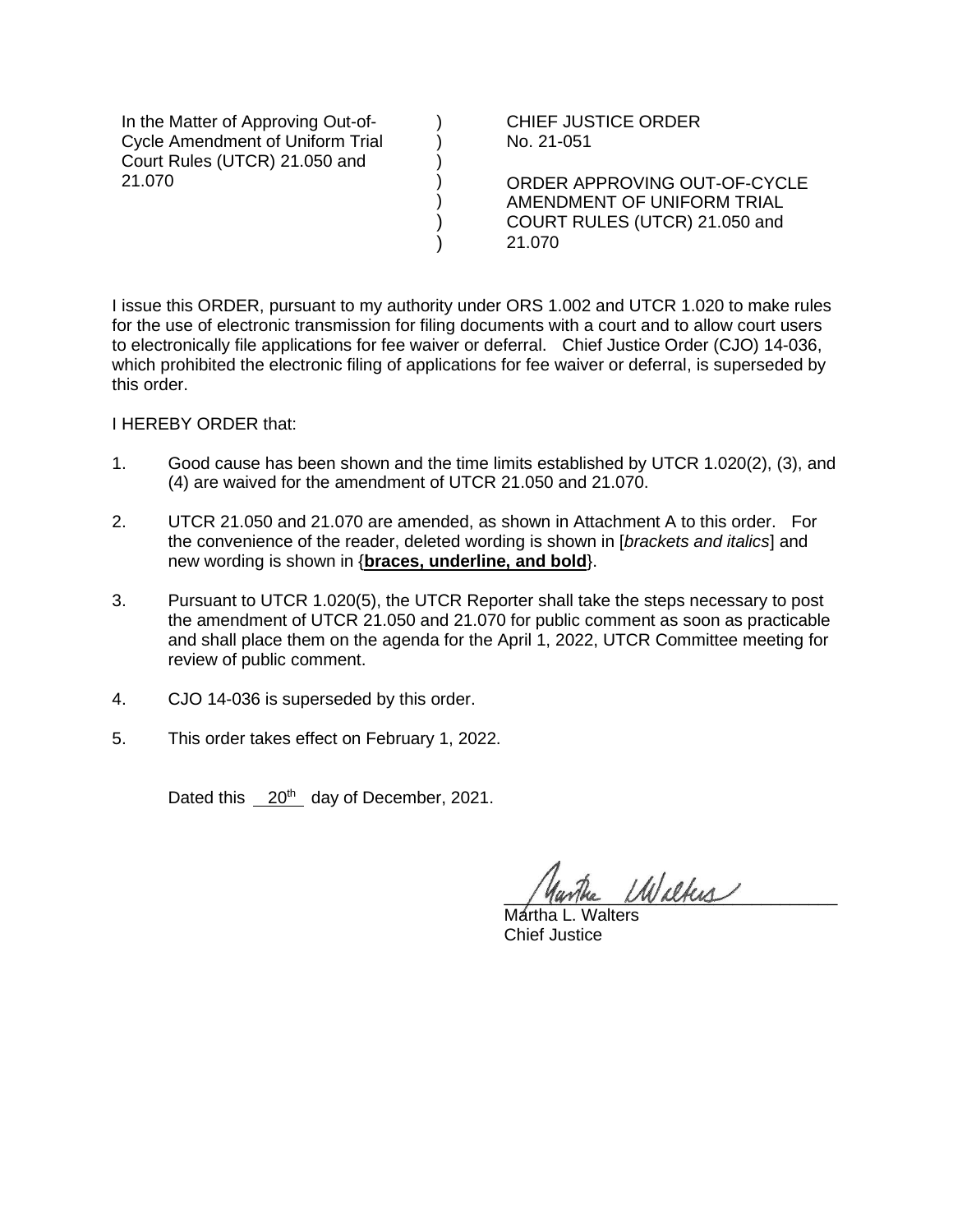## 21.050 PAYMENT OF FEES

(1) Payment Due on Filing

A filer must pay the filing fees for filing a document electronically at the time of electronic filing.

- (2) Fee Waivers and Deferrals
	- [*(a) Except as provided in subsection (b) of this rule, a*]{**A**} filer may apply for a waiver or deferral of court fees and costs, as provided in ORS 21.682 and ORS 21.685, when submitting for electronic filing a document that constitutes an appearance, motion, or pleading for which a fee is required, with an accompanying application for a waiver or deferral of a required fee. The document will not be accepted for filing unless the court grants the fee waiver or deferral{**, or the required fee is paid**}.
	- [*(b) A filer may not electronically apply for a waiver or deferral of court fees when submitting a document that initiates an action, as provided in UTCR 21.070(3)(f).*]

## 21.070 SPECIAL FILING REQUIREMENTS

- $(1)$  \* \* \*
- \* \* \* \* \*
- (3) Documents that Must be Filed Conventionally

The following documents must be filed conventionally:

- (a) An accusatory instrument that initiates a criminal action, except as otherwise provided by ORS 133.073.
- (b) A petition that initiates a juvenile delinquency proceeding under ORS 419C.250.
- (c) A document that initiates an extradition proceeding under ORS 133.743 to 133.857.
- (d) An initiating instrument in a contempt proceeding, including for purposes of this rule a motion and supporting documentation filed contemporaneously with the motion under ORS 33.055 (remedial) or an accusatory instrument that initiates a contempt proceeding and supporting documentation filed contemporaneously with the initiating instrument under ORS 33.065 (punitive).
- (e) A notice of appeal from a justice court or municipal court judgment under ORS 138.057 or ORS 157.020(1), a justice court order under ORS 157.020(2), or a municipal court conviction under ORS 221.359.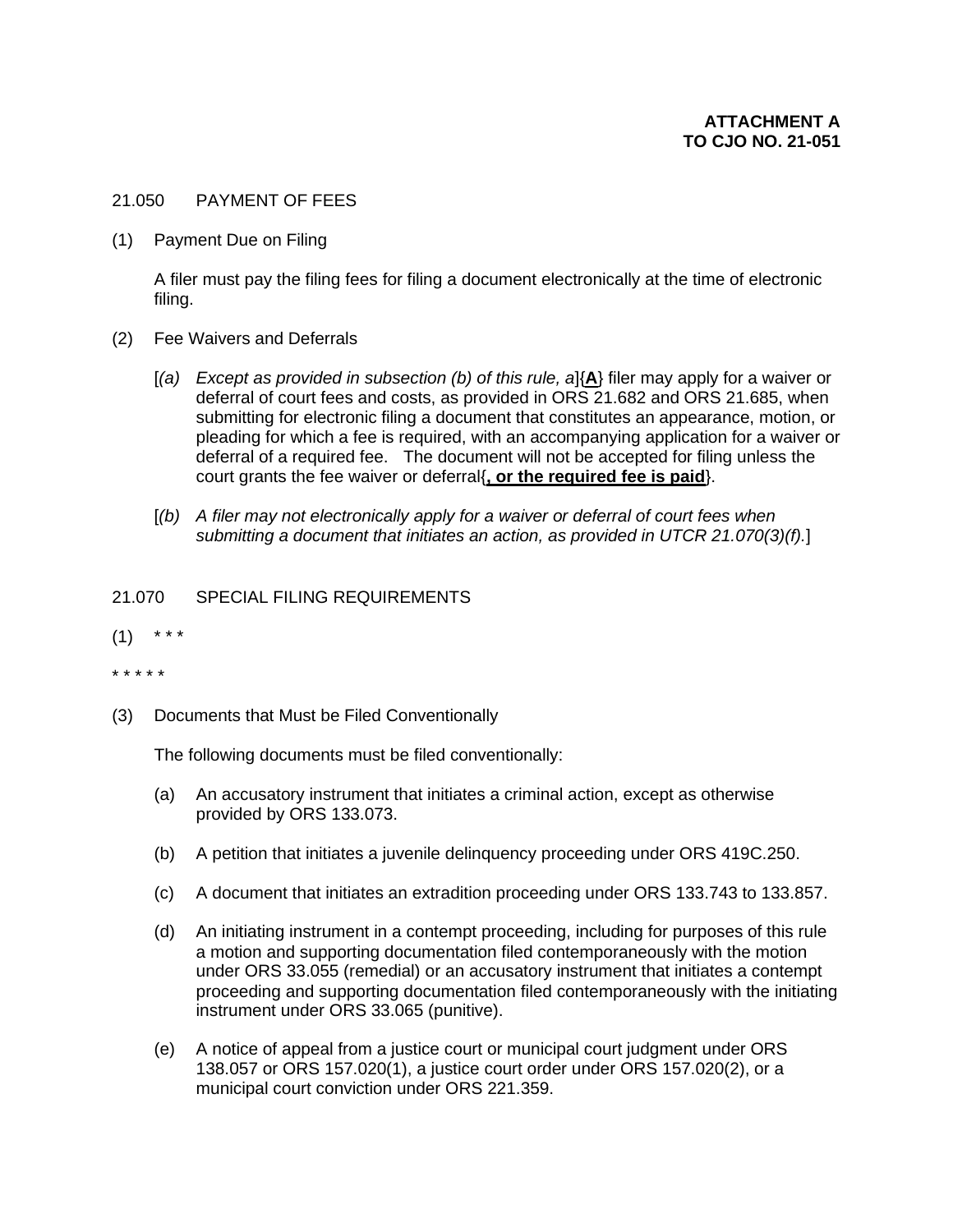- (f) [*A document that initiates an action that is accompanied by an application for a waiver or deferral of a required fee*]{**Reserved for future use**}.
- (g) A document filed under seal or subject to *in camera* inspection, including a motion requesting that a simultaneously filed document be filed under seal or subject to *in camera* inspection, except that a document may be electronically filed in an adoption case.
- (h) Except as provided in UTCR 21.090(4), a document that is required by law to be filed in original form, such as, but not limited to, an original will, a certified document, or a document under official seal.
	- (i) If applicable law requires an original document to be filed simultaneously with another document that is electronically filed, the filer must electronically file an image of the original document with the other electronically filed document and then conventionally file the original document within 7 business days after submitting the electronic filing. An original document conventionally filed under this paragraph is deemed filed on the date of filing of the electronically filed image of the same document.
	- (ii) If the filer elects to electronically file an image of an original document as set out in paragraph (h)(i) of this subsection, the filer must include in the Filing Comments field a statement that the electronic filing submission includes an image of an original document and that the filer will conventionally file the original document within 7 business days.
	- (iii) If the filer elects to electronically file an image of an original document as set out in paragraph (h)(i) of this subsection, when conventionally filing the original document, the filer must include a notification to the court that the image was previously electronically filed.
- (i) A negotiable instrument tendered under UTCR 2.060 for entry of notation of judgment.
- (i) A document delivered to the court under ORCP  $55$  (D)(8)(a).
- (k) A petition filed by a family or household member that requests an extreme risk protection order under ORS 166.527(1) and any supporting affidavit.
- (l) A petition or motion for waiver of the mandatory eFiling requirement, as set out in UTCR 21.140(3).
- (m) Any stipulated or *ex parte* matter listed in SLR 2.501 in a Judicial District's Supplementary Local Rules, except that documents submitted under the Family Abuse Prevention Act, the Elderly Persons and Persons with Disabilities Abuse Prevention Act, and the sexual abuse restraining order statutes (ORS 163.760 to 163.777) may be electronically submitted through the electronic forms system, when those forms are available in that system.
- (n) An undertaking that is accompanied by a deposit as security for the undertaking.